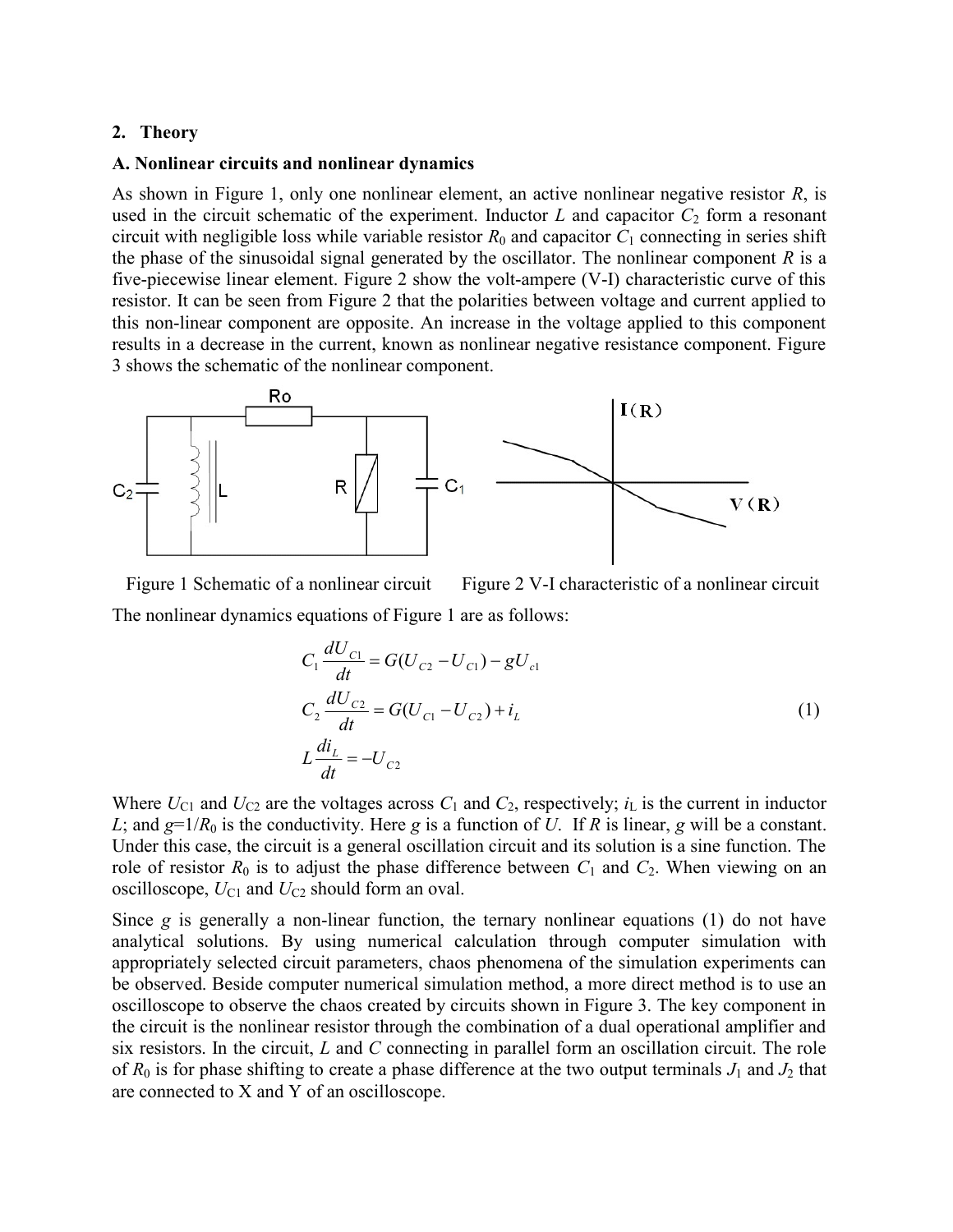Both positive and negative feedbacks of the front and back stages of the dual operational amplifier LF353 are simultaneous. The gain of positive feedback is related to the ratio of  $R_3/R_0$ to  $R_6/R_0$ , as the gain of negative feedback is associated with the ratio of  $R_2/R_1$  to  $R_5/R_4$ . When positive feedback is larger than negative feedback, the oscillation circuit maintains oscillation. By adjusting  $R_0$ , positive feedback changes and LF353 remains oscillation, thus demonstrating nonlinear characteristic. Seen from points  $C$  and  $D$ , the combination of one LF353 and six resistors is equivalent to a nonlinear resistor.



Figure 3 Schematic of experimental circuit

# B. Implementation of active nonlinear negative resistance device

There are many methods for the implementation of active nonlinear negative resistance devices. This apparatus uses two operational amplifiers (a dual Op-Amp LF353) and six resistors. Its circuit is shown in Figure 3. The configuring resistors in the symmetric dual Op-Amp differ by 100 times in resistance, making the total output current have different characteristics in different working voltage regions. For example, one amplifier reaches saturation but the other does not, resulting in a nonlinear current-voltage characteristic. Its volt-ampere characteristic curve is shown in Figure 2. This experiment is to study the effect of a nonlinear component on the entire circuit. The role of a nonlinear negative resistance component is to form nonlinear phenomena on oscillation period, such as bifurcation and chaos. The nonlinear chaotic circuit of the apparatus is shown in Figure 3.

# C. V-I characteristic of active nonlinear resistor

The experimental circuit is shown in Figure 4, in which  $R$ <sup>2</sup> is an active nonlinear negative resistance component (dual Op-Amp) and R is an external resistor.